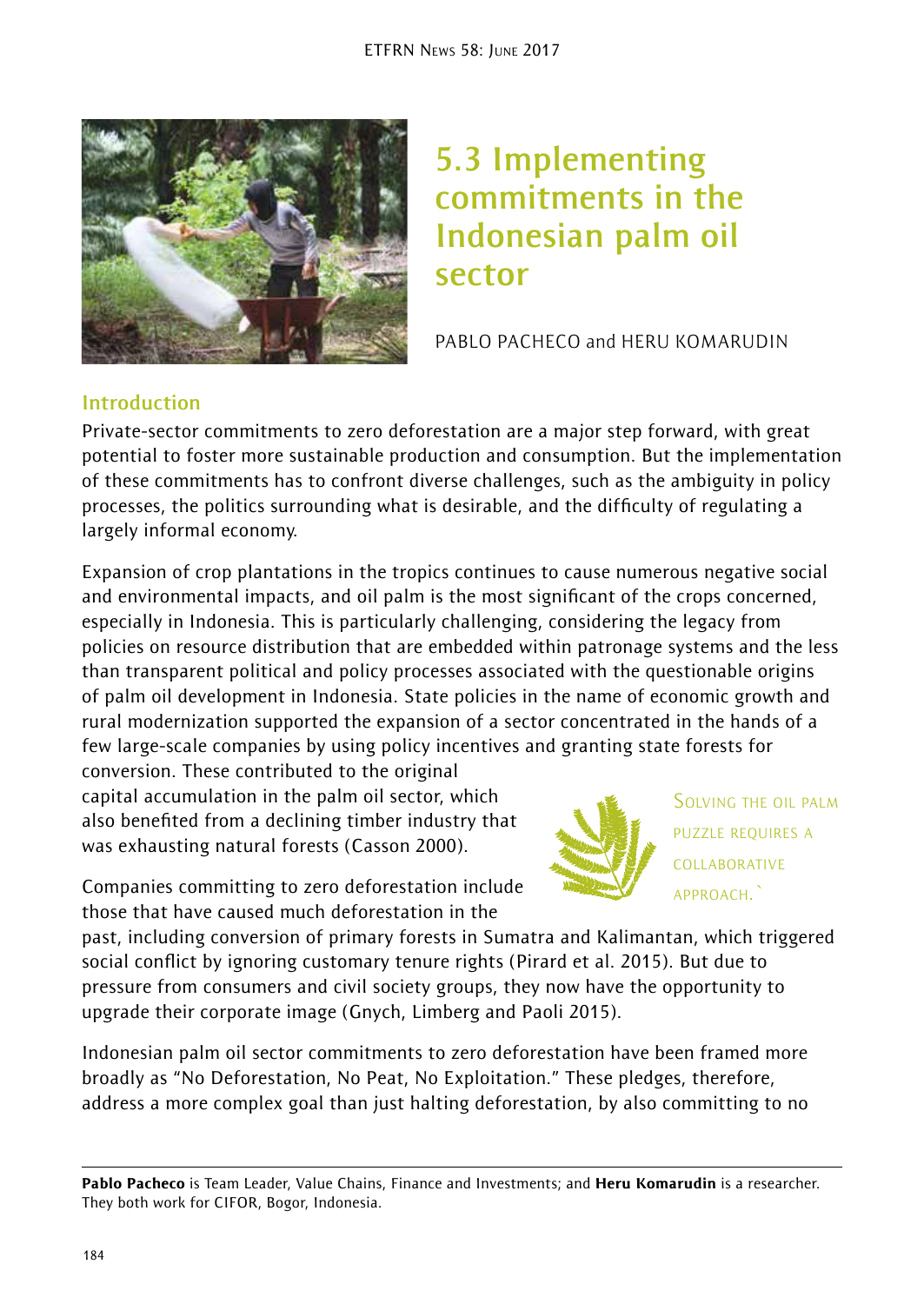more plantations in peatlands, protecting local community rights, and stimulating greater social inclusion in the supply chain.

#### **A controversial crop with contrasting impacts**

Official statistics report that after rapid expansion, there were 11 million ha of oil palm plantations in Indonesia in 2015. This has been accompanied by fervent controversy, due to the contradictory social and environmental impacts of this controversial crop (Sayer et al. 2012). Production is dominated by large-scale companies, but involves an ever larger number of smallholders, who contributed to an estimated 40% of total planted area in 2014 (Directorate General of Estates 2014). The palm oil industry generates significant earnings for the government and stimulates economic growth in rural areas, with spillover effects on the development of infrastructure and support to rural livelihoods (Edwards 2015). But large-scale plantation development has also been implicated in numerous social conflicts, and the unequal distribution of benefits remains an issue (Colchester and Chao 2013).

The crop's greatest offence is that oil palm expansion often occurs at the expense of primary and secondary forests and peatlands, and is amplified by the use of uncontrolled fire during clearance (Tacconi 2016). The result is a major loss of biodiversity and increased greenhouse gas (GHG) emissions, which certainly raises questions about when, if ever, palm oil can qualify as "carbon neutral" (Khasanah et al. 2015). The Government of Indonesia estimates that deforestation and fires account for 63% of the country's GHG emissions (Government of Indonesia 2015), but others suggest that this could be as high as 80%.

# **The Indonesian palm oil sector**

Major corporate groups — including Musim Mas, Wilmar, Golden Agri Resources, Asian Agri and Sime Darby — have embraced the concept of sustainable palm oil production, mainly by adhering the Roundtable on Sustainable Palm Oil (RSPO). This certification system has seen a slow but steady increase in uptake. About 21% of total global supply is now RSPO certified (RSPO 2016); this includes many older and less problematic concessions, which may limit prospects for further uptake. In addition, in order to export to biodiesel markets under the European Union's Renewable Energy Directive, producers have to obtain International Sustainability and Carbon Certification. Also, plantations are supposed to comply with Indonesian Sustainable Palm Oil (ISPO) standards, which are mandatory. ISPO was established in 2011 and based on existing Indonesian legislation, and its uptake is also slow. This has forced the original deadline for compliance to be postponed.

However, increasing pressure from civil society groups, through attacks on corporate brands and reputations, led several major consumer goods manufacturers to go above and beyond these standards and pledge to completely delink their supply chains from deforestation. Momentum began in 2010 when the Consumer Goods Forum and its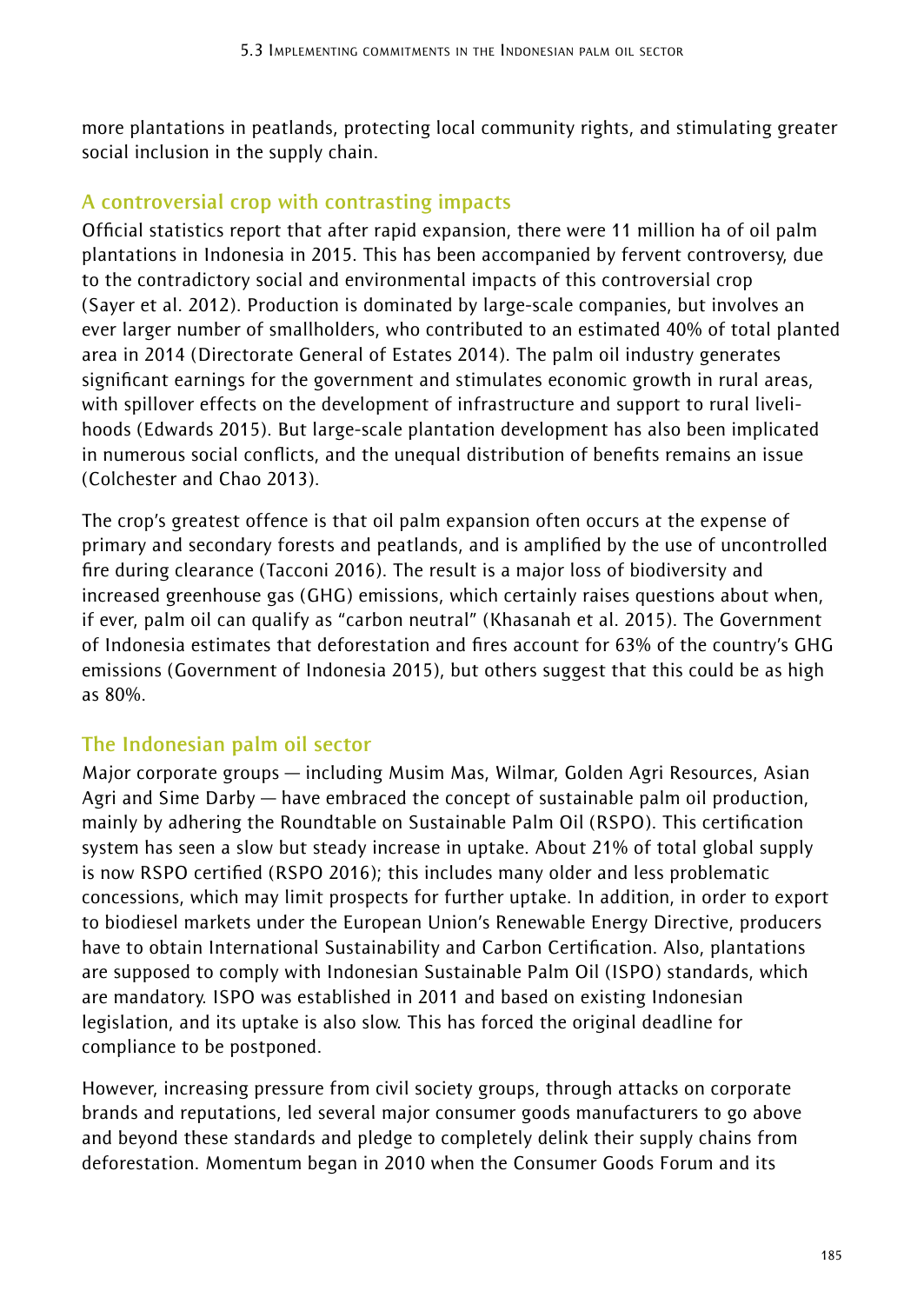members committed to zero net deforestation by 2020. This was followed by individual and collective pledges, notably the Sustainable Palm Oil Manifesto (SPOM), the Indonesia Palm Oil Pledge (IPOP), and, in late 2014, the New York Declaration on Forests.

These private-sector commitments relied heavily on the concept of high conservation value (HCV) areas, which was already embraced by RSPO. However, there was no agreement on a definition of forests or on a methodology for designating "go" and "no-go" areas. The Steering Group of the NGO-driven High Carbon Stock (HCS) approach



developed a toolkit to inform companies about suitable zero-deforestation practices, and HCS Plus, driven by the private sector, commissioned a high carbon stock study linked to SPOM. Both groups arrived at different carbon thresholds to define HCS forests, and gave different guidance on what rules to follow, but the two definitions and methodologies were aligned in late 2016.

By December 2016, 269 companies in the world had made commitments to support sustainable supply in the palm oil sector, mainly consumer goods companies,

retailers, traders and processors. Of these, 114 included zero-deforestation commitments (Forest Trends 2016), but these have yet to be fully embraced by their third-party suppliers, which are often controlled by Indonesian groups, or by a large number of smallholders.

# **Implementation challenges**

# *Legal barriers and government opposition*

The legality of current practices is the major constraint to implementing commitments to zero deforestation and/or achieving RSPO certification. Current laws still allow areas to be cleared for plantations if they are classified as convertible production forests whose definition is not based entirely on carbon stocks. Companies keen to set aside areas for conservation or carbon values within their concessions find that these areas are not fully recognized by Indonesian law or ISPO. Only parts of HCVs, such as riparian or threatened habitat, are recognized. However, the recently established multi-stakeholder task force to strengthen the ISPO has endorsed the legalization of a broad concept of HCVs for potential inclusion into ISPO principles and criteria, and has adopted sustainability principles endorsed by the Council of Palm Oil Producer Countries.

In 2014 the five most influential palm oil corporate groups in the country signed the Indonesia Palm Oil Pledge (IPOP) and established a secretariat to implement their commitments. The pledge aimed to harmonize commitments with existing regulations, embracing a comprehensive agenda for enhancing traceability, improving the image of Indonesian palm oil, and supporting smallholder inclusion. This broad agenda surpassed the capacity of IPOP, however, and intruded on the role of the national government, who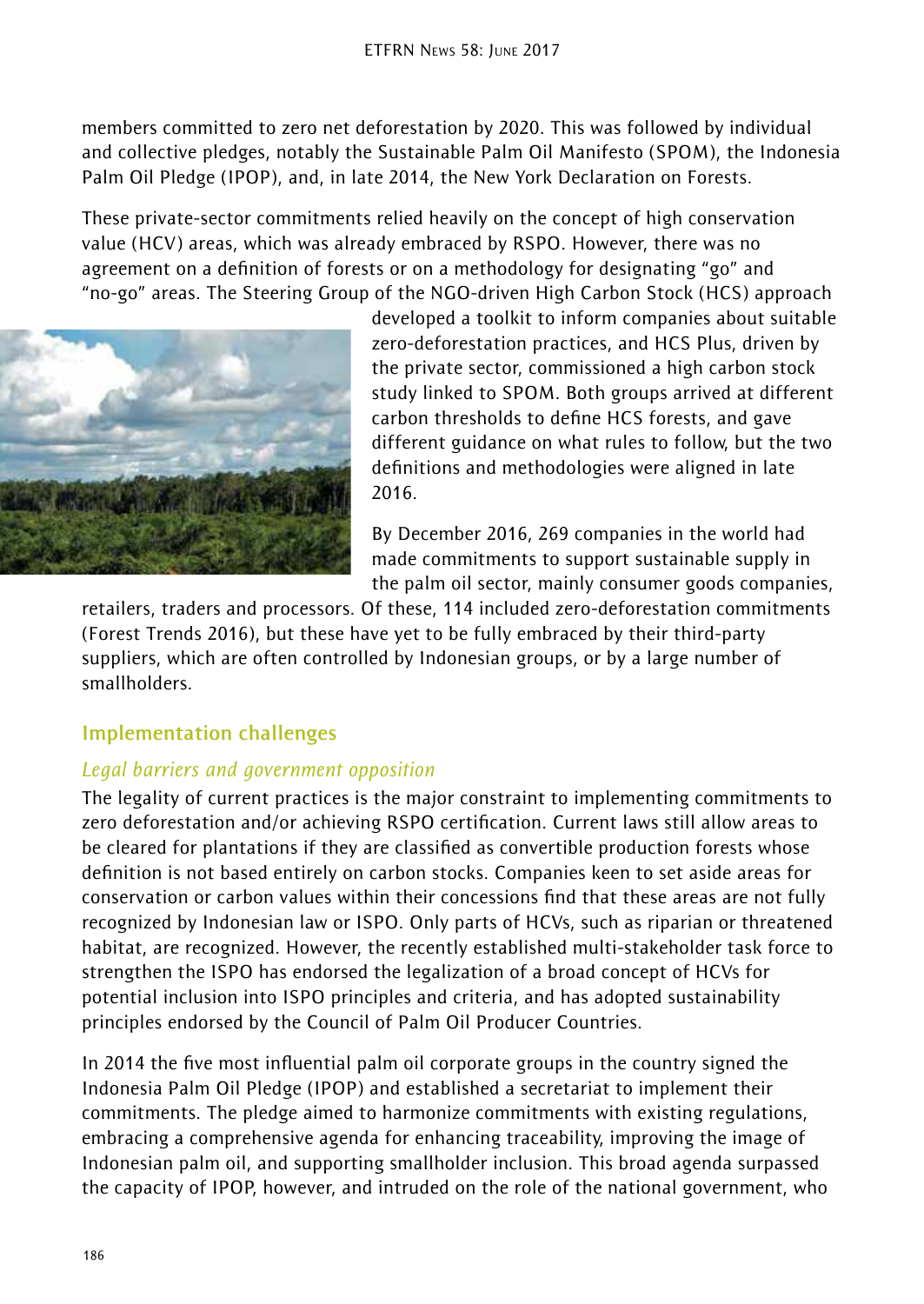strongly opposed the pledge, branding it a cartel that violated competition laws. The government also argued that IPOP's zero-deforestation commitments actively excluded smallholders and SMEs from global markets. IPOP was disbanded in June 2016 after a tense relationship with the government, which eventually imposed state views on oil palm over those of private corporations.

In addition, the government chose to prioritize peatland restoration and fire prevention, and new regulations outlaw oil palm plantations on burned areas in addition to the existing moratorium on primary forests and peatlands. However, the government is also working on a law to protect the economic importance of oil palm, which makes its commitments somewhat ambiguous.

#### *Moral and economic dilemmas*

Zero-deforestation commitments have exposed two dilemmas. The first is moral, with the desirable goal of halting deforestation a possible constraint to maintaining or increasing smallholder livelihood opportunities from oil palm production. The second is economic: preventing the negative environmental impacts of oil palm expansion while not jeopardizing the potential to support economic growth and poverty reduction.

The social exclusion argument was used to oppose zero-deforestation, arguing that it would exclude smallholders from supply chains controlled by the companies that embrace such commitments and reduce the opportunities for oil palm to contribute to rural poverty alleviation goals. A complementary discussion was how to reduce the significant

yield differences between smallholders and company plantation; although some companies are making progress, they are not fully supported by government actions.

In July 2015 the Indonesian government launched the Crude Palm Oil (CPO) fund. Fed by a levy on palm oil exports, the fund is used to subsidize biodiesel production and support intensification of smallholder oil palm production. The government claims that this has resulted in reduced GHG emissions and has cut the country's dependency on fossil fuel, but it is unclear



how this is linked to goals associated with avoided or reduced deforestation in oil palm plantations. In addition, very little of the CPO fund has actually been distributed to smallholder farmers so far, being constrained by their unclear legal tenure. Current policies are not effectively linked to incentive policies, and it remains unclear how the issue of tenure rights will be resolved.

# *Regulating informal relations*

Major corporate groups have made considerable progress in the traceability of supplies from mills to refineries, and from plantations to mills, but more work is needed to put systems in place that trace supplies from independent mills. These mills purchase from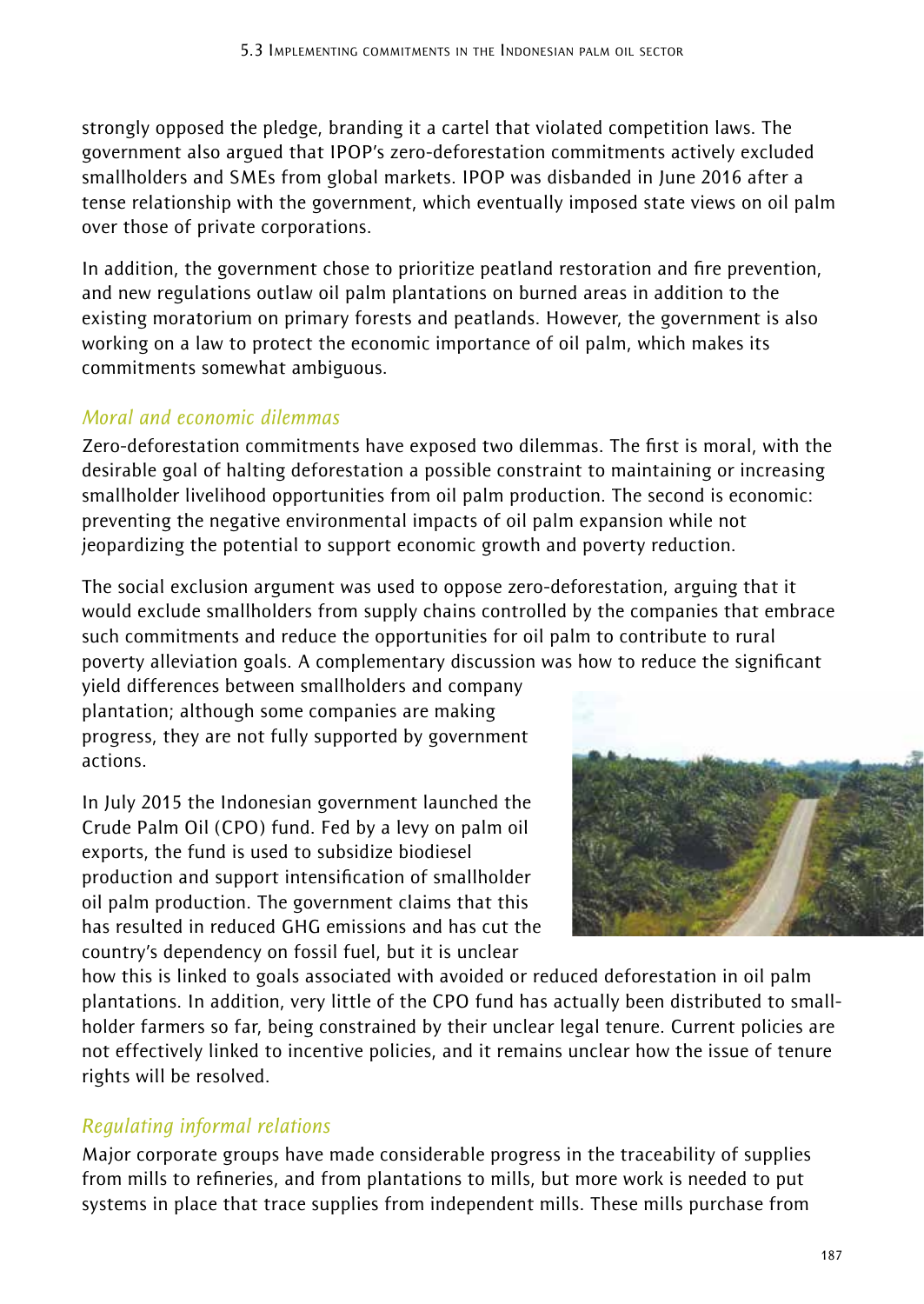an extended network of intermediaries, who in turn source from many tens, hundreds or thousands of small smallholders, often through informal relations.

Implementation of zero-deforestation commitments has made evident the clash between the formal industrial palm oil sector and the large informal smallholder economy. Tenure and finance are strongly shaped by informal local transactions. For example, in many



cases, local elites with access to political power benefit from allocating land permits or from stimulating informal and speculative land transactions fuelled by oil palm expansion. Many smallholders have no formal access to land, and lack clear rights when they illegally encroach on state forests. They make use of informal financing from local banks via intermediaries, and the state has proven that it is unable to regulate the informal economy.

The persistence of the informal economy creates significant challenges for corporations that attempt to

implement traceability systems involving independent smallholders. Smallholders lack formal claims to land and cannot access public funding and incentives, which hinders compliance with sustainability standards, threatening to further alienate smallholders from the formal (sustainable) economy.

#### **Potential and risks**

Zero-deforestation commitments create an important incentive to invest in more efficient use of inputs, intensification, and improvements in plantation environmental management. These commitments may also include upgrading smallholder production systems, and expanding plantation development into degraded or low-carbon land, which helps to meet national emission reduction targets under Indonesia's Intended Nationally Determined Contribution.

Intrusion of large-scale producers into communally- or smallholder-owned degraded land also carries risks, as it could lead to increased social conflicts. But the main risk is excluding smallholders who cannot meet, or report on, stringent zero-deforestation standards because of unresolved legal issues and capacity constraints. This would result in fragmentation into "green" (clean) and "brown" (dirty) supply chains, and prompt leakage as suppliers might target less demanding markets. Of primary concern to the national and regional government — along with many local governments — is the potential risk of slowing development, since so much hope for rural economic growth is associated with the development of plantations, of which oil palm is currently the preferred choice.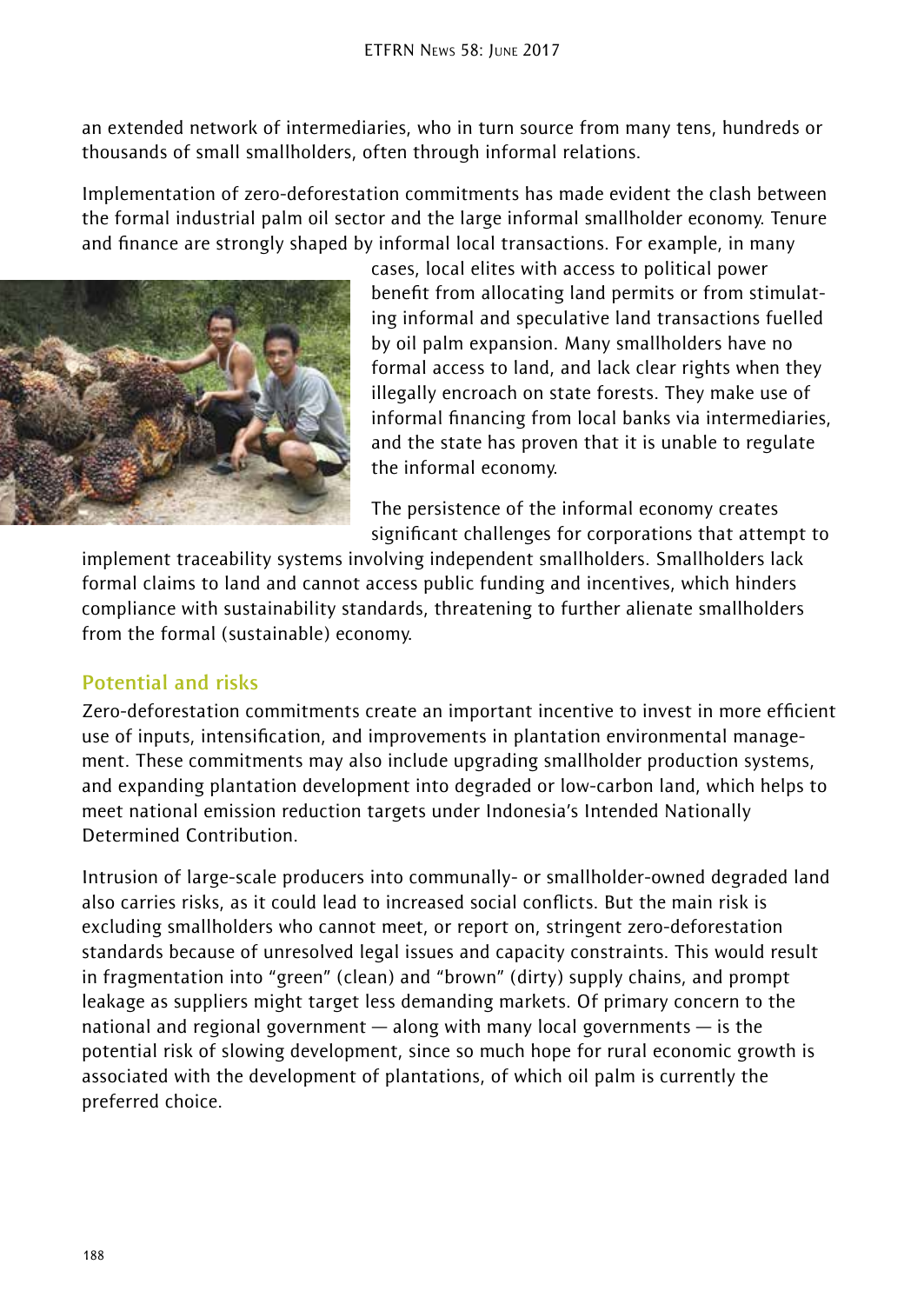# **Conclusions**

Overcoming the challenges that face the future of zero-deforestation requires harmonizing perspectives from the private and public sectors to navigate the politics around the moral and economic dilemmas, and tackling the deep roots of the informal economy. Commitments to achieving deforestation-free supply chains have the potential to improve the smallholder supply base while reducing pressure on forests and peatlands, but only if they are synchronized with state actions and are complemented by policies that penalize illegal expansion on forests and peatlands.

The government's main issue is how to regulate the industry so that it supports smallholder and medium-scale producers under credible and enforceable national governance standards. Furthermore, it needs to do so while also reducing yield gaps, given the lack of access to capital and training, and while increasing human resources to enforce such standards. At the same time, the government must maintain its competitive edge in international markets, part of which is related to the credibility of mandatory standards, so that the industry can continue to contribute to national fiscal earnings and associated economic spillover benefits.

The private sector must continue to respond to pressure from civil society and buyer demands if it is to maintain its market share, but it must do so in a way that doesn't risk losing third-party suppliers. Businesses can do this while making a profit, finding investments to upgrade their value chains, and improving production efficiency and supply chain design and management. But, ultimately, they must protect their position in the market without risking any chance to expand their plantations. Third-party suppliers and smallholders also face multiple challenges, many of which they are unprepared for.

Solving the oil palm puzzle requires a collaborative approach that brings together public and private initiatives. Neither public regulation nor private commitments should dictate the rules of the game. The private sector must do what it does best — invest and innovate to improve efficiency and increase profits — while the government must look to protect wider national interests and natural capital.

In summary, five points are important:

- ~ Oil palm is a controversial crop due to contradictory impacts associated with its expansion.
- ~ Zero-deforestation pledges were easily embraced, but with little clarity on implementation.
- ~ Strong political disputes on which rules to follow have added confusion to the process.
- ~ Several challenges make it difficult to implement private-sector commitments.
- ~ Overcoming obstacles requires collaboration between private- and public-sector actors.